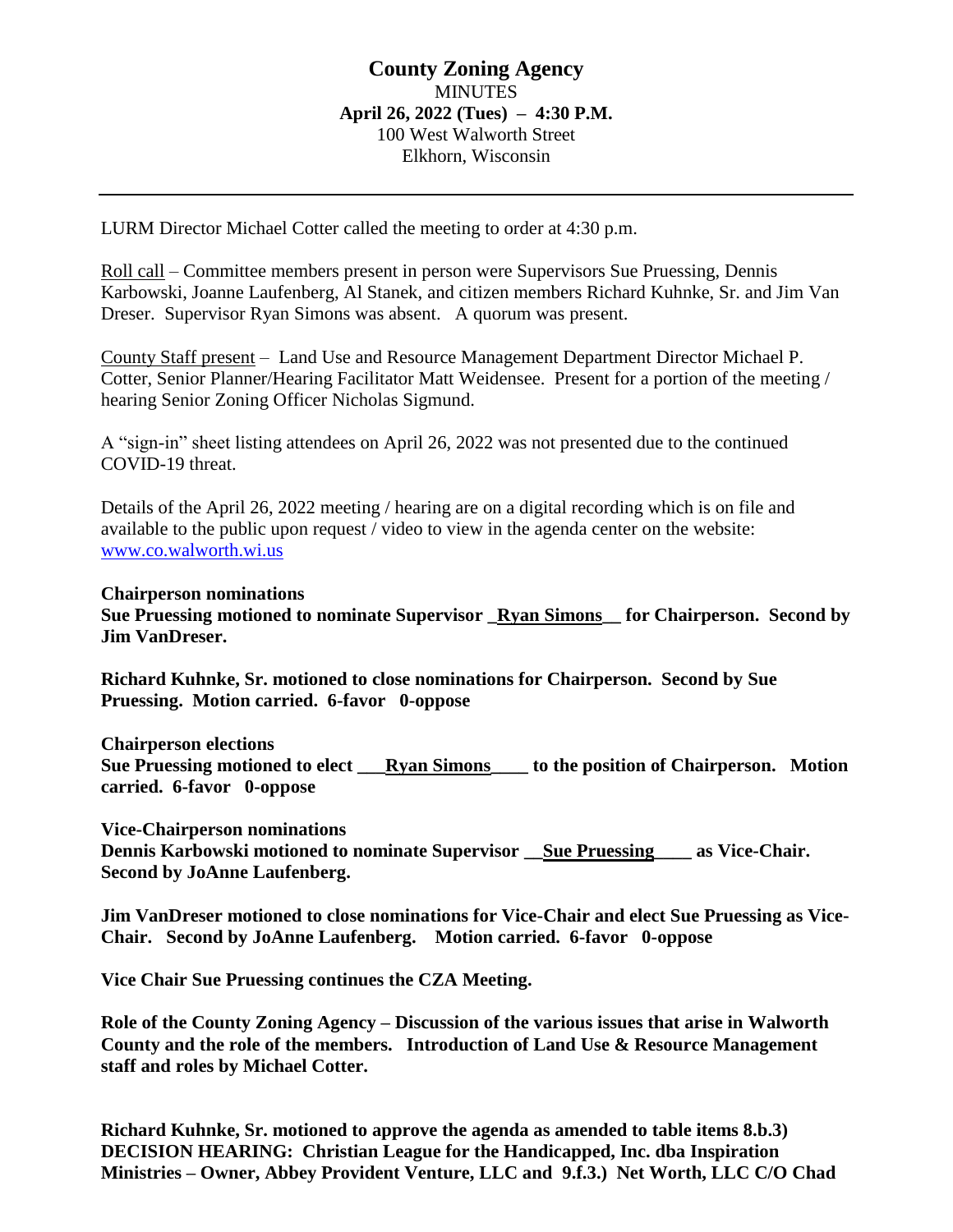**J. Karl – Owner. Seconded by Jim VanDreser. Motion to Approve the agenda carried. 6-favor 0-oppose**

**Richard Kuhnke, Sr. motioned to approve the March 17, 2022 CZA Meeting Minutes, amending attendance to indicate Richard Kuhnke, Sr. was absent. Seconded by Dennis Karbowski. Motion carried. 6-favor 0-oppose**

Zoning / Sanitation / Land Conservation Enforcement Disc Count # 4:48:31 – 4:52:06

Subdivision Items – Old Business – None

Subdivision Items – New Business –

**1. Norine Smyth** correction affidavit request on lot 4 of Certified Survey Map #1323, also identified as Tax Parcel # IA132300004. The property is located in Sections 11 and 14, Town 1 North, Range 17 East, Town of Linn. The applicant is requesting the County Zoning Agency allow partial release of an ingress/egress easement as previously identified on the Certified Survey Map.

**Nick Sigmund presents request. Paul Van Henkelum/Cardinal Engineering speaks regarding the request.**

**Jim VanDreser motioned to approve with the following conditions: 1.) Approval is subject to the surveyor confirming S. 236.295(1)(c), WIS. STATS. is the proper citation for this Affidavit of Correction; 2.) Approval is subject to correcting typo of "persuant" to "pursuant" prior to recording; 3.) Approval is subject to adding a County Zoning Agency approval certificate to the proposed Affidavit of Correction; 4.) Approval is subject to adding a label or legend to the correction map, making it clear that the cross hatched area is the area to be discontinued with the proposed Affidavit of Correction; 5.) Approval is subject to the applicant recording the Affidavit of Correction, with revisions stated above, at the Register of Deeds Office; 6.) 2.) Approval is subject to recording the Modification and Partial Release of Easement document with the Register of Deeds Office; 7.) 3.) Approval is subject to meeting all applicable State Statutes and County Ordinances. Seconded by JoAnne Laufenberg. Motion carried. 6-favor 0-oppose.**  Disc Count # 4:52:13 – 5:01:52

Request by Vice-Chair to hear Old Business-Discussion Items before the Old Business – Ordinance Amendment. Approved by the Committee.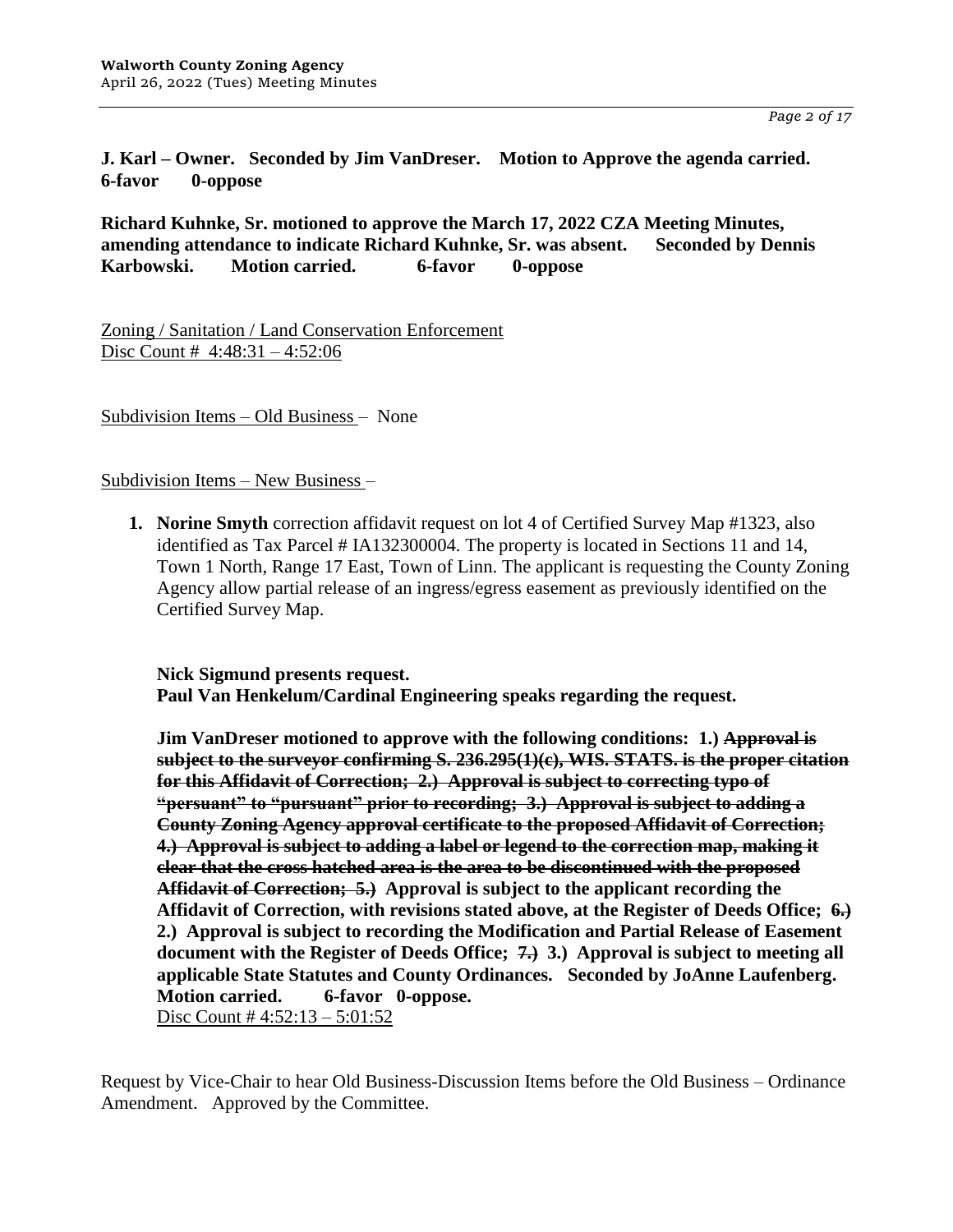## Old Business – Discussion Items – (*Being heard BEFORE Old Business – Ordinance Amendment)*

1. **Anthony and Michelle DiMauro – Owners,** Section 10, Sugar Creek Township. Conditional uses for Farm Food Service and Wedding Barn to discuss wording regarding on site liquor license. Part of Tax Parcel GA282100001.

Revised 4-26-2022 to discuss the separate approvals regarding use of a liquor license. **See bold conditions**.

- NAME: Anthony and Michelle DiMauro
- TOWN: Sugar Creek

The property owners are requesting conditional use review**s** and approval**s** for a farm family business wedding barn, farm food service and a farm school.

Farm food service would highlight products grown on the farm including beef, vegetables, honey, and eggs. Meals would be hosted as on the farm dining experience with the goal of connecting guests to where their food comes from and to create a relationship between them and local agriculture. The meals would be prepared by different local chefs on a rotating schedule. Chefs would operate under their own private catering licenses with food prepared in their own commercial kitchens and then brought back to the farm to be served. Items not grown or created on the farm would be breads, grains, fruits and dairy products. Meals would be paired with alcoholic beverages at times. Beverages would not exceed 24 oz. per person per event. Meals would occur no more than once per week during the growing season of May through October. Perhaps a few dinners would be served during the off-season with no more than four meals served between November through April. Ambient acoustic music would potentially be played in the background during the meals. Farm dinners would be held one day per week on either Thursday, Friday or Saturday evenings between 4 p.m. to 10 p.m. Farm brunches would be held on Sundays between 11 a.m. and 3 p.m.

The proposed Farm Family Business wedding barn would a portion of the barn shown on the site plan and the surrounding outdoor corridor as identified as a rentable small event venue with a maximum number of 90 guest. Events are proposed as graduation parties, wedding rehearsal dinners, bridal showers, baby showers and small weddings. The wedding barn would be available for rent Thursdays through Sundays 9 a.m. to 10 p.m. for 12 events per season.

The Farm School is proposed for the purpose of holding educational workshops related to what is done on the farm. Six workshops per season (May through October) are proposed. The workshops would be held regarding the following subjects:

- a. Beekeeping, crafts with beeswax, infusing honey.
- b. Flower arranging, flower growing, seed swapping, and flower pressing.
- Gardening, seed saving, crop planning.
- d. Watercolor painting
- Raising farm animals
- f. Fermentation and canning

All classes would take place in and around the lower wood barn. The entire barn is 30 ft. by 100 ft. the room inside the barn that would be used is 30 ft. by 32 ft. The outside corridor surrounding the event barn is 42 ft. by 120 ft.

### Tax Parcel GA282100001.

Has been **APPROVED** subject to the following conditions:

### General for a wedding barn:

- 1. Approved as per plan submitted for use of an existing barn and ancillary outdoor use for seasonal rental for family events (weddings, baby showers, anniversaries, family reunions, and similar family related events) as a Farm Family Business Wedding Barn with a maximum capacity of 90 guests with all additional conditions.
- 2. The Farm Family Business Wedding Barn in the A-1 zoning district is limited to a use that is conducted by the owner or operator of a farm that requires no buildings, structure or improvements other than the existing barn on the farm. The Wedding Barn is limited to two non-farm family employees and does not impair or limit the current or future agricultural use of the farm or of other protected farmland. Caterers and band members shall not be considered employees of the farm family business wedding barn if hired by the family renting the barn.
- 3. Farm Family Business wedding barn events shall be limited to 12 per year. The property owner shall keep of log of all family events held in the barn including the name of the family, purposes of the gathering, dates, times and total capacity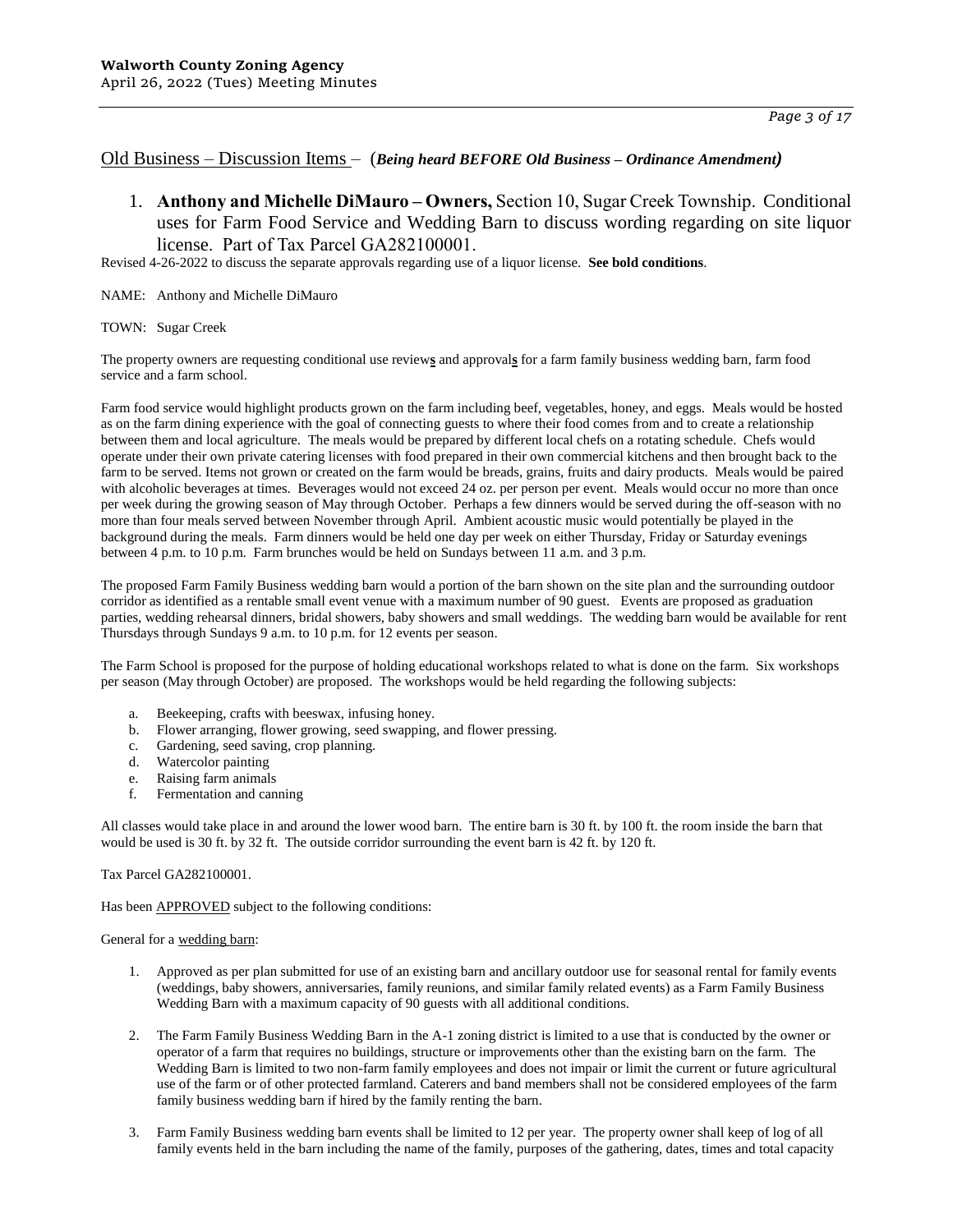proposed. The property owners shall make the log available to the Town and or County upon request. This conditional use approval is subject to annual review.

- 4. The site must meet all applicable Federal, State, County and local regulations.
- 5. Rental of the family event barn shall be by appointment only.
- 6. The barn must have been in existence on site as an agricultural structure five years prior to the request to use the barn for family events.
- 7. The structural design of the barn shall remain as a barn or (as it existed as a barn) with the exception of electrical, plumbing and ADA requirements necessary to meet the commercial building code. There shall be no furnaces, air conditioning or kitchens etc. installed in the barn.
- 8. The capacity of the wedding barn shall be no greater than that allowed by the State Commercial Building Code/Fire Code including caterers, band employees, and staff.
- 9. The property owner shall provide a copy of the commercial building permit and fire code permit approval from the appropriate building inspector/fire inspector for the County file prior to use of the barn for approved events. Bathrooms: No more than 2 bathroom stalls in a building. Portable toilets shall be provided for additional service and a pumping contract shall be provided to the county to assure maintenance and removal at the end of the season.
- 10. All food and beverages shall be brought on site by the family renting the barn for the specific family event or by a caterer hired by the family renting the barn.
- 11. **No permanent liquor license shall be applied for or issued for the premises under this approval as a farm family business-wedding barn**. The wedding barn shall not become a bar/tavern.
- 12. Alcoholic beverages sold on site must be purchased from and dispensed by a licensed provider. All alcoholic beverages sold on site must be served by a certified bartender in compliance with all laws and regulations established by appropriate governmental units including no service to underage or intoxicated guests.
- 13. No retail sales other than beverages during an event shall be allowed on site.
- 14. There shall be a detailed approved site plan identifying outdoor areas used for a farm family business wedding barn use such as but not limited to outside cooking, bonfires, outdoor music, party tents, the parking area and portable toilets if provided.
- 15. Outdoor bonfires shall be in an acceptable location within a fire ring as specified on the site plan.
- 16. There shall be no fireworks or firework displays launched from the Farm Family Business wedding barn during events.
- 17. Event hours shall be from Friday and Saturday from 9:00 a.m. to 12:00 a.m. (midnight) and Sundays 9:00 a.m. to 6:00 p.m. during the months of May, June, July, August, September and October.
- 18. Garbage shall be removed from the property on the Monday after the event, at the latest.
- 19. Parking shall be made available on site during the use of the wedding barn for family events. There shall be no parking on the public or private streets. Exclusive (non-burdened) access to the parking area must be provided. All parking shall meet the size, setback and separation distances of the County Zoning Ordinance. All parking must be graded and surfaced to be dust free. All parking must occur in the areas identified on the approved plan. All parking shall be marked on site by post and rope marking at a minimum.
- 20. Adult supervision must be present at all times when facilities are in use.
- 21. The property owner shall be responsible for obtaining adequate liability insurance and keeps the insurance current during the life of this conditional use.
- 22. The applicant shall obtain a Walworth County sign permit prior to placement of any sign on site. Signage is limited to one sign per parcel and does not exceed nine square feet in area, is located at least five feet from the road right-of-way, at least ten feet from a side property line and shall not exceed six feet in height and shall be located at least 50 feet from any intersection.
- 23. All lighting must be shielded and directed on to the property and extinguished at the close of each day's event.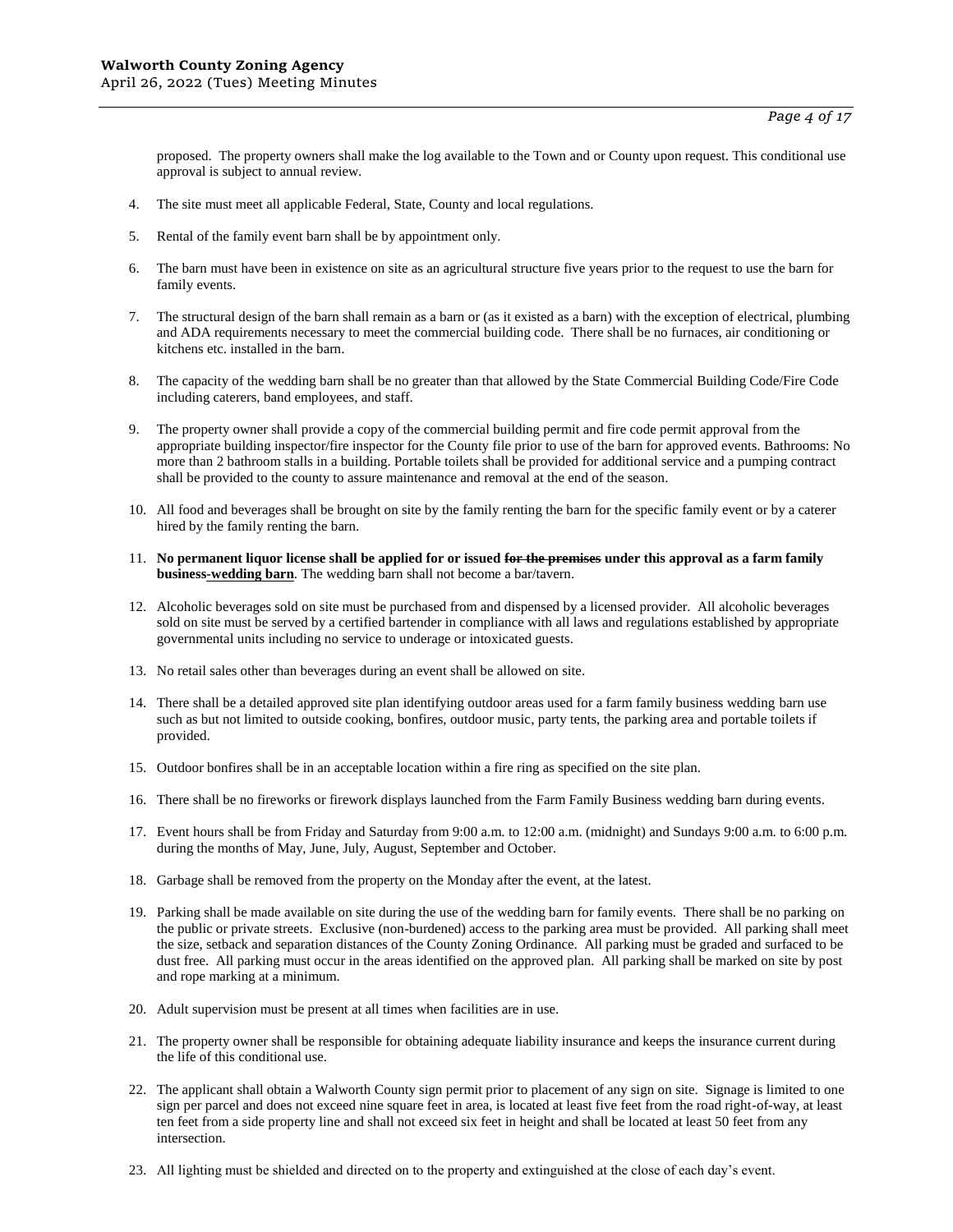- 24. The applicant must obtain an approved Land Disturbance, Erosion Control and Stormwater permit from Land Conservation if required by Ordinance.
- 25. Any changes in the proposed use of the property shall require additional Town and County approvals including potential need for a rezone review and new decision to a zone district that allows public assembly prior to continued operations. A rezone and conditional use approval will be required for any proposal to expand the facilities beyond the use of existing barn and designated outside area.
- 26. This conditional use for a farm family business wedding barn shall be subject to an annual staff zoning review for compliance with zoning issues subject to an annual \$100 zoning request review fee.
- 27. There shall be no more than four pets allowed on site at any time without approval for a kennel from the Town and County.
- 28. The conditional use only applies to the use of the barn and outside area. There shall be no wedding barn use of the house.
- 29. If the Land Management Department determines that changes in either the character of the use or the intensity of the use are not consistent with this approval, then those changes must be brought before the County Zoning Agency for approval.
- 30. Failure to actively exercise this conditional use within three years of the approval date shall result in automatic dismissal without prejudice. The property owner may request a time extension for actively exercising the conditional use. A time extension for actively exercising the conditional use must be requested in writing during the original three year period. Any extension requested during the three year active exercise period greater than one year beyond the original three year period shall require additional Town and County committee approvals.
- 31. The owner of the property shall release, indemnify and hold harmless Walworth County and its agents and employees from all liability, claims, demands, causes of action, costs, or losses for personal injuries, property damage or loss of life or property as a result of exercising this approval.

### General for a Farm Food Service:

General:

- 1. Approved as per plan submitted for farm food service as meals hosted as on the farm dining experience highlight products that are grown on the host farm including beef, vegetables, honey, and eggs with all additional conditions.
- 2. Dinners on the farm shall be limited to 90 patrons per event.
- 3. Different local chefs on a rotating schedule shall prepare the meals. Chefs would be allowed to operate under their own private catering licenses with food products from the farm prepared in the chefs own commercial kitchens and then brought back to the farm to be served.
- 4. The approval for farm food service is limited to sales of ancillary non-agricultural and agricultural items not produced on the farm subject to a detailed plan. The items not grown or created on the farm would be breads, grains, fruits and dairy products.
- **5. Meals paired with alcoholic beverages shall not exceed 24 oz. of beer or wine per person of legal alcoholic beverage drinking age per meal event.**
- 6. Evening meals would occur no more than once per week during the growing season of May through October. Farm dinners shall be allowed on either Thursday, Friday or Saturday evenings between 4 p.m. to 10 p.m.
- 7. Four off-season meals shall be allowed to be served between November through April during the same days and hours of the seasonal meals.
- 8. Farm brunches shall be allowed to be served on Sundays between 11 a.m. and 3 p.m. during the same season as the seasonal evening meals
- 9. No non-approved business activities may be conducted from out of the facilities.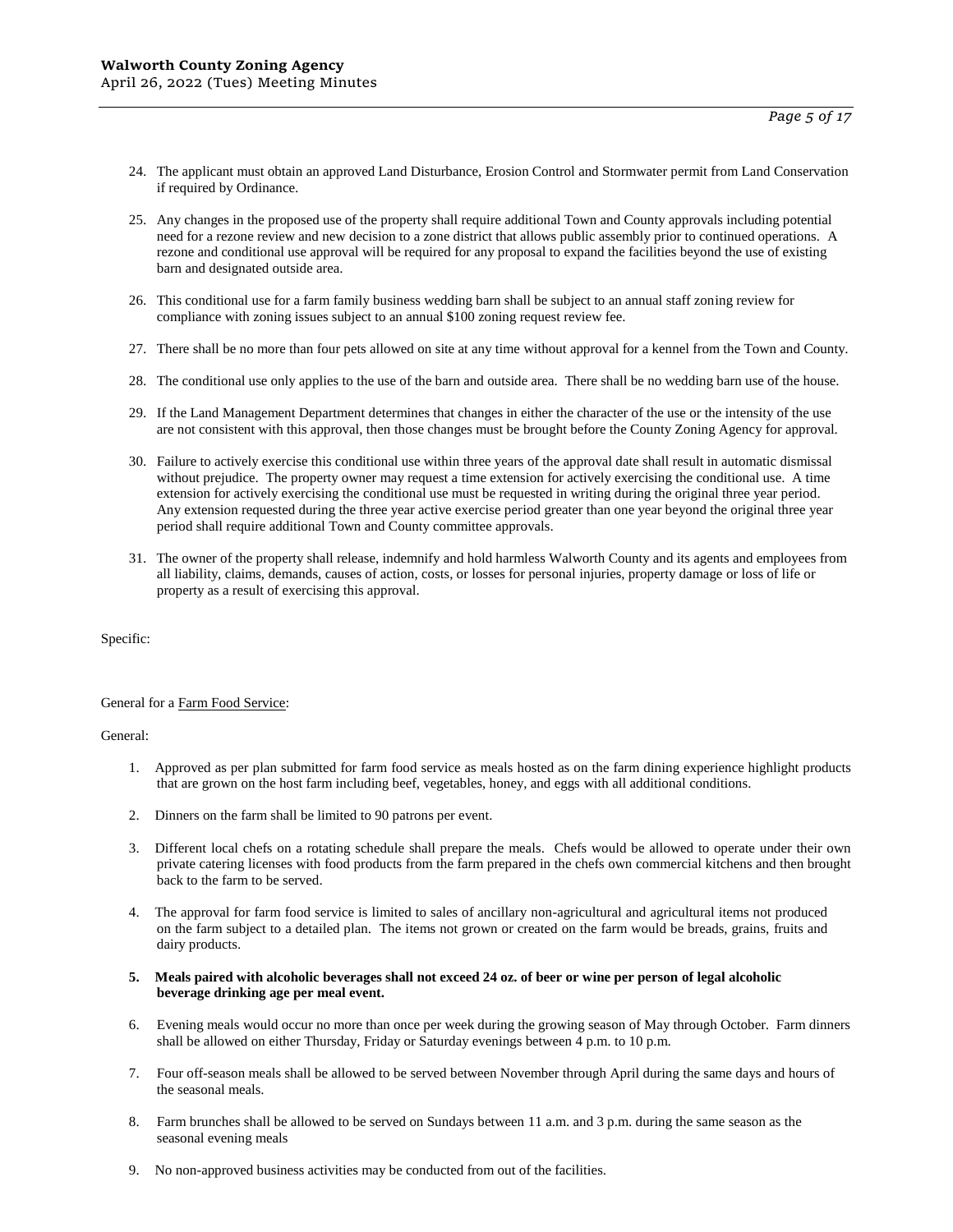- 10. Storage shall be limited to material and goods directly associated with business. There shall be no outside storage.
- 11. Outside use shall be limited to that described in the plan of operations.
- 12. The site must meet all applicable Federal, State, County and local regulations.
- 13. Outside lighting shall be shielded and directed on site.
- 14. The applicant must obtain all required zoning permit approvals including sign permit approval.
- 15. The number of employees shall be limited to the owners and two (2) non-farm family employees.
- 16. There shall be no outside music or outside amplified sound on site.
- 17. The property owner must maintain adequate liability insurance during use of the property and keeps the insurance current during the life of this conditional use.
- 18. The applicant must obtain a County Land Disturbance Erosion Control and Stormwater Management Permit from the County Conservation Office if required by the ordinance.
- 19. Parking for farm food service must occur in the areas identified on the approved plan. Parking must meet with requirements of the county zoning ordinance. All parking must be graded and surfaced to be dust free. All parking must be compliant with County requirements.
- 20. The property owner must obtain the required County sanitary permit approval for facilities to be located on site.
- 21. The project site must be kept neat, clean, and mowed.
- 22. The owners of the property shall release, indemnify and hold harmless Walworth County, the Town of Walworth and their agents and employees from all liability, claims, demands, causes of action, costs, or losses for personal injuries, property damage or loss of life or property prior to this conditional use being valid.
- 23. If the Land Management Department determines that changes in either the character of the use or the intensity of the use are not consistent with this approval, then those changes must be brought before the County Zoning Agency for approval.
- 24. Failure to actively exercise this conditional use within three years of the approval date shall result in automatic dismissal without prejudice. The property owner may request a time extension for actively exercising the conditional use. A time extension for actively exercising the conditional use must be requested in writing during the original three year period. Any extension requested during the three year active exercise period greater than one year beyond the original three year period shall require additional Town and County committee approvals.

- 25. The property owner shall provide a copy of approval from the appropriate building inspector for the County file prior to use of the structure.
- 26. The property owner shall provide a fire protection plan that has received review from the fire department and submit a copy for the conditional use file prior to use of the buildings.
- 27. All music played on a farm shall be acoustic with no amplified sound system. Music shall be allowed for ambiance, free for the event, with no ticket sales.

### General for a farm school:

- 1. Approved per plans submitted for a farm school with all additional conditions.
- 2. Outdoor lighting shall be shielded and directed on site.
- 3. The farm school shall not have more than 40 students present on site at one time.
- 4. The school shall be responsible for maintaining proper liability insurance at all times on the property.
- 5. Must meet all Federal, State, County and local regulations.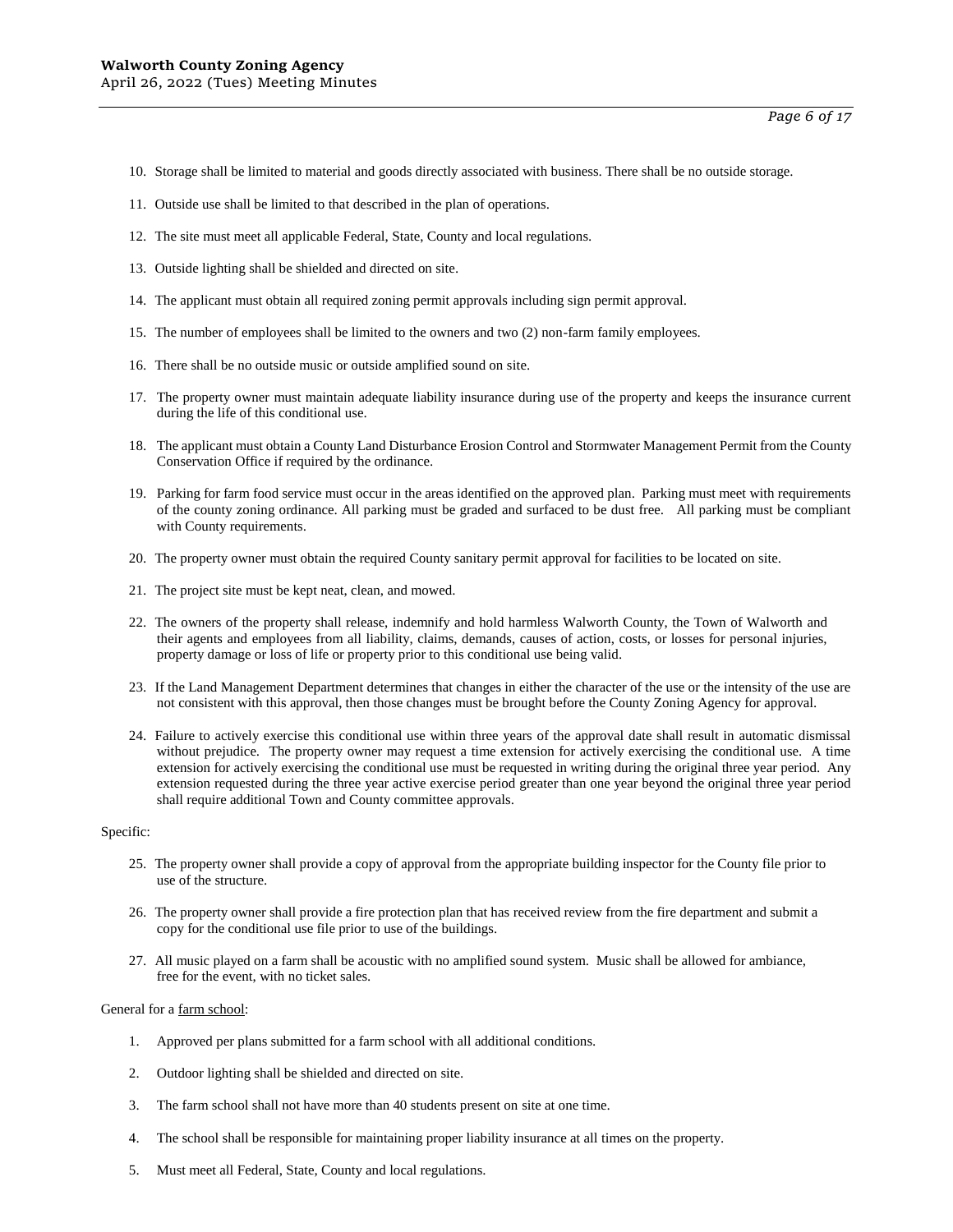- 6. Access shall be as indicated on the approved plan.
- 7. The owner shall obtain Land Disturbance, Erosion Control and stormwater approval if required by Ordinance.
- 8. If the Land Management Department determines that changes in either the character of the use or the intensity of the use are not consistent with this approval, then those changes must be brought before the County Zoning Agency for approval.
- 9. Failure to actively exercise this conditional use within three years of the approval date shall result in automatic dismissal without prejudice. The property owner may request a time extension for actively exercising the conditional use. A time extension for actively exercising the conditional use must be requested in writing during the original three year period. Any extension requested during the three year active exercise period greater than one year beyond the original three year period shall require additional Town and County committee approvals.

- 10. The property owner shall receive and keep record of permission slips. The permission slips are to be signed and dated by the legal guardians for the days any child shall be present on site without a legal guardian.
- 11. Six workshops per season (May through October) are allowed to be held regarding the subject matter as expressed in the application narrative during the times specified as follows: The Farm School is proposed for the purpose of holding educational workshops related to what is done on the farm. The workshops would be held regarding the following subjects:
	- a) Beekeeping, crafts with beeswax, infusing honey.
	- b) Flower arranging, flower growing, seed swapping, and flower pressing.
	- c) Gardening, seed saving, crop planning.
	- d) Watercolor painting
	- e) Raising farm animals
	- f) Fermentation and canning
- 12. All classes would take place in and around the barn as specified on the site plan. The entire barn is 30 ft. by 100 ft. The room inside the barn that would be used is 30 ft. by 32 ft. The outside corridor surrounding the event barn is 42 ft. by 120 ft.
- **13.** The conditional use shall return to the Walworth County Zoning Agency for a one-year staff review.

Dated this  $21^{st}$  day of October , 2021.

\_\_\_\_\_\_\_\_\_\_\_\_\_\_\_\_\_\_\_\_\_\_\_\_\_\_\_\_\_\_\_\_\_\_\_\_\_\_

COUNTY ZONING AGENCY RICK STACEY, CHAIRMAN

cc: Town of Sugar Creek, Dale Wuttke, Chairman, N6641 County Road H, P.O. Box 287, Elkhorn, WI 53121 Town of Sugar Creek, Diane Boyd, Clerk, N6641 County Road H, P.O. Box 287, Elkhorn, WI 53121

# **Staff presents request.**

**Attorney Ted Johnson appears for questions.** 

**JoAnne Laufenberg motioned to approve the amendment as proposed and forward decision letter to the Town. Seconded by Dennis Karbowski. Motion carried 6-favor 0-oppose.**

- Disc Count # 5:02:24 5:19:22
- 2. **WILLOW RUN RV Condominium Association – Owner**, **Dan Christianson – President of Willow Run Board of Directors – Applicant**, Section 13, Sugar Creek Township. Amendment of an existing conditional use for a Planned Campground Development to allow for a year round caretaker quarters/property manager in one of the campground units. Tax Parcels GWR-All.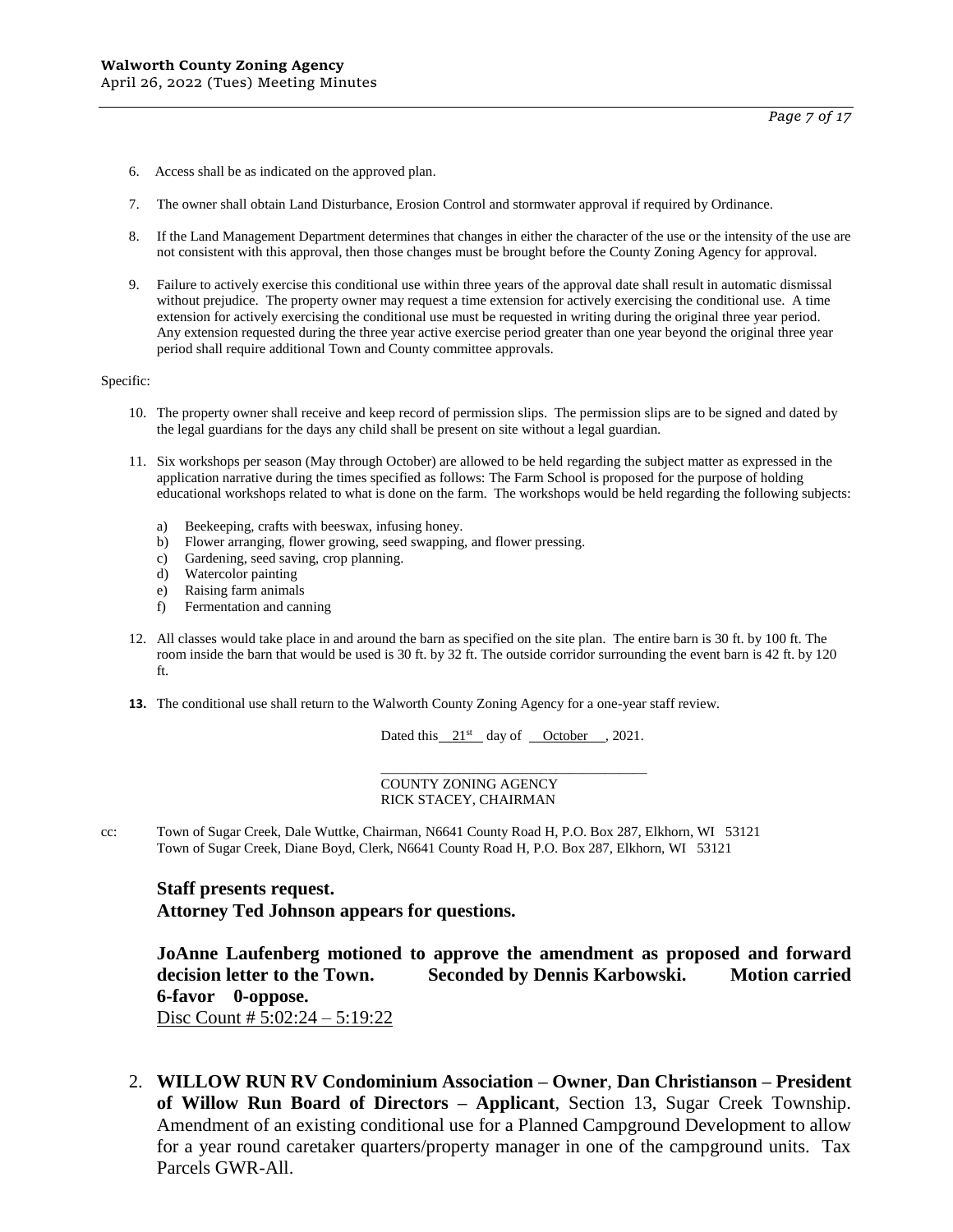### **Amended 4-26-2022 to allow one unit of the campground to be used for a caretaker's quarters. Amended 10-21-10**

### NAME: WILLOW RUN RV CONDOMINIUM ASSOCIATION

### TOWN: SUGAR CREEK

A conditional use permit to bring an existing condominium campground into compliance with the requirements of the Walworth County Zoning Ordinance as specified in Chapter 74, Division 4, Walworth County Code of Ordinances, on lands zoned B-5 Planned Commercial Recreation Business District, and described as follows:

All Tax Parcel #'s starting with GWR

Has been APPROVED subject to the following conditions:

- 1. The Conditional Use for a condominium campground is approved as per the plan submitted **and amended 4-26-2022 to allow for a caretaker's quarters** subject to this conditional use approval
- 2. This approval is for a broad scoping master conditional use for the condominium campground as a whole and individual conditional uses for each unit within the condominium plat. The County may take enforcement actions against the conditional use for the condominium as a whole and or the individual unit conditional uses up to and including rescinding actions.
- 3. Use of the grounds shall be limited to normal camping use as stated in the plan of operations. The camping units shall not be used as a permanent residential home. Establishing permanent residency in Willow Run shall be a violation of this condition, resulting in the revocation of that unit's conditional use permit. **Permanent residency is further defined as: Occupancy of any unit of 62 days or more during the official non-camping season which is any time between October 15 and April 15, or based upon the totality of the circumstances the resident uses the property in a manner consistent with the use of a primary home. Unit owners shall provide the required documentation or other documentation as requested by the Willow Run Board of Directors for determination of compliance. The Willow run Board of Directors may choose from subparagraphs a, b, or c to determine a unit owners compliance with residency.** Self verification in satisfaction of this condition shall be required by each individual unit owner and /or occupant on an annual basis. The verification information shall be provided to the Board of Directors for Willow Run Condominium Association, who shall then provide the same information to the Walworth County Zoning Agency for filing. Verification can be established by satisfying one of the following subparagraphs a. through c. Satisfying of subparagraphs a. through c. does not create the right for a unit owner or occupant to become a permanent resident.
	- a. All unit occupants shall submit a notarized residency affidavit to the Condominium Association stating that the camping unit shall not be used as a permanent residential home. If at any time the unit is established to be a permanent residence, the unit occupant understands that its **their** conditional use permit may be rescinded by the Walworth County Zoning Agency. It shall be the unit occupant's obligation to keep the residency affidavit and accompanying information current with the Condominium Association. The residency affidavit shall be accompanied by verification **documentation** of off site residency including a minimum of one of the following from each of two groups.
		- i. Group One:
			- 1. Automobile Registration
			- 2. Voter Registration
			- 3. Drivers License Registration
			- 4. **State Identification Card**
		- ii. Group Two:
			- 1. Homestead/Lottery Credit
			- 2. Income Tax Return, which substantiates permanent residency of unit owner<br>
			3. **Real Estate tax bill for Willow Run Property sent to permanent residen**
			- 3. **Real Estate tax bill for Willow Run Property sent to permanent residency address**
			- 4. **Utility bills**
	- b. A Willow Run Nomad lives in their own motor home, 5th wheel or other mobile unit when absent from Willow Run. The Nomads may use his/her Willow Run address as a permanent residence address, but not a permanent residential home by leaving the unit/Willow Run for at least 120 consecutive days. Proof of such absence in the form of rental receipts and/or Willow Run utility bill will be required.
	- c. Unit owners who have been granted a permanent resident status under the September  $22<sup>nd</sup>$ , 1995 agreement with the County may continue to reside at their current unit until such time as they move from the unit or the unit title is transferred to a new owner. The Condominium Association shall keep record of all such units/owners and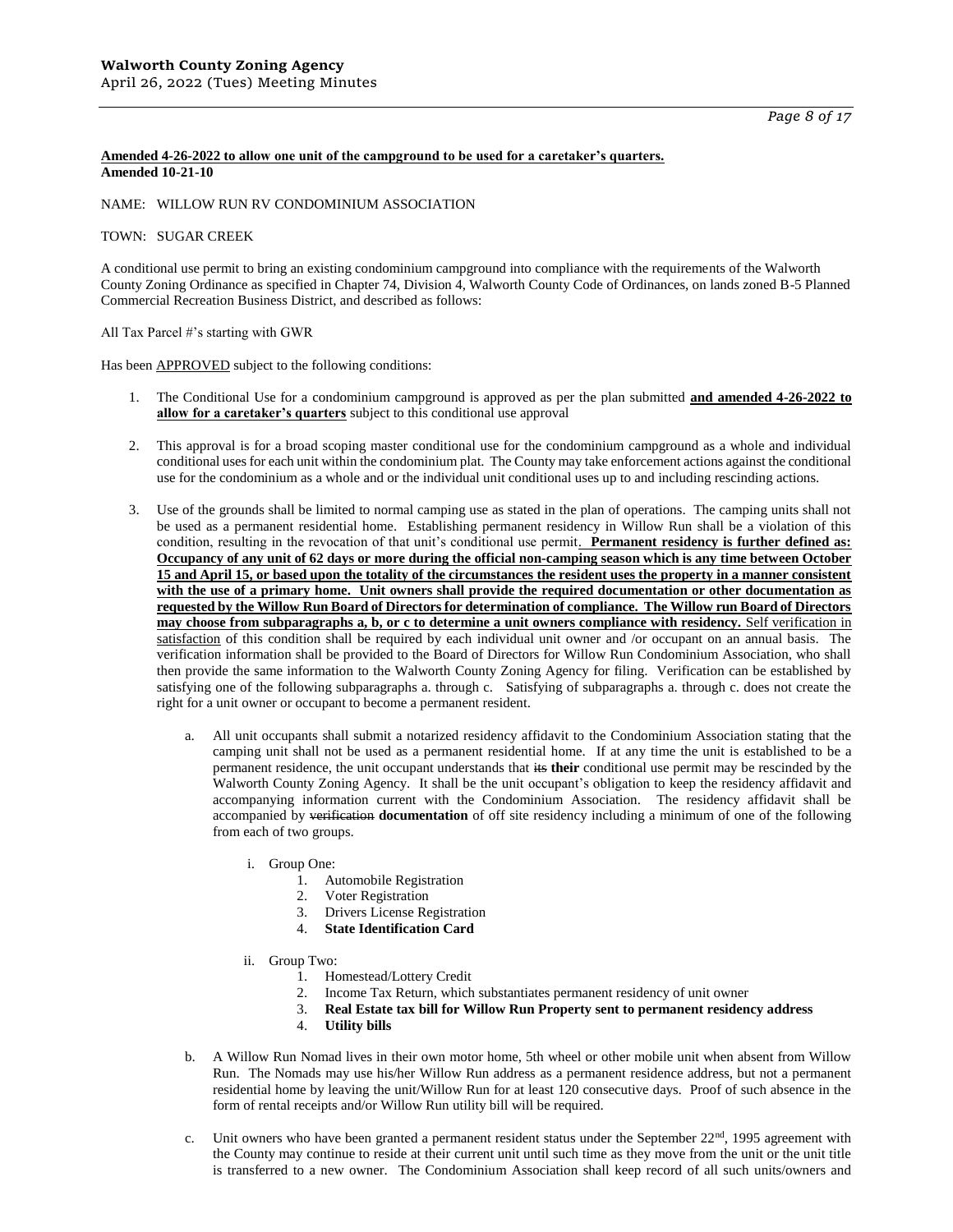provide a list to the County on a yearly basis. The unit owner shall be responsible for notifying the Condominium Association of any change in unit ownership, which would affect their residency status.

- 4. The applicant shall be responsible for meeting all requirements of the Condominium Ownership Act (State Chapter 703) and the County Subdivision Control Ordinance. The transfer of ownership of any units may only include, therewith, a fractional interest in the site on which the unit is located and such transfer shall not result in the subdivision of minor subdivision as defined under the Walworth County Subdivision Control Ordinance.
- 5. This Planned Residential Development (PRD) is approved as a 251-unit condominium subject to a condominium declaration. The proper preservation, care and maintenance by the original and all subsequent owners of the exterior design of the condominium and all common structures, facilities, essential services, access and open spaces shall be assured by deed restriction referencing the condominium declaration.
- 6. Use of the common area, private areas and limited common areas shall be restricted to those identified in the plan of operations and the approved condominium declaration.
- 7. The Condominium declaration must be submitted to the County Land Use and Resource Management Department for filing. Any changes to the condominium declaration, which affect the County's interests therein, must be approved by Walworth County Zoning prior to the effectiveness of the amendment.
- 8. There shall be no alterations of the shoreland setbacks or wetlands without obtaining County required approvals.
- 9. The interior campground roads and parking shall meet with the requirements of the zoning code. All road maintenance shall be conducted as agreed to and specified in the plan of operations.
- 10. The declaration for the Condominium Association must assure that sewerage waste load will not increase over time without providing necessary sewerage capacity.
- **11. The applicant must obtain a Land Disturbance, Erosion Control & Stormwater approval from Land Conservation Office prior to construction. All stormwater amenities and areas shall be identified as common areas to be maintained by the Condominium Association. All grading must be conducted consistent with the approved Land Disturbance Erosion Control and Stormwater Management plan. All topsoil generated from the site must be evenly distributed back onto the site on the areas from which it was removed or in areas in need of the topsoil. The quantity of topsoil generated from one lot may not be located on another lot within the development at the expense of the lot from which the topsoil was generated. No materials may be removed from the site.**
- 12. The applicant shall submit an outdoor lighting plan for review and approval prior to construction. All lighting shall be shielded and directed on site.
- 13. The property owner shall be held solely responsible for addressing all restrictive covenants beyond those enforceable by County regulations (including those within the condominium declaration). The Condominium declaration must be submitted to the County Land Use and Resource Management Department for review for consistency with County ordinances and requirements and the conditional use approval. Any wording of the condominium declaration, which in the opinion of the County Land Use and Resource Management Department is inconsistent with County approvals including the plan, amended narrative, ordinances or requirements will require County conditional use review and approval.
- 14. All camping shall occur in the units as identified on the plan.
- 15. The project must meet with all State, Federal and local approvals.
- 16. Hours of operation shall be as stated in the plan of operations. The Condominium Association shall implement quiet hours after 12:00 a.m. until 6:00 a.m. every day.
- 17. Sufficient adult supervision must be present at all times when the camp is used by children.
- 18. The total capacity of the camp shall be as identified in the plan of operations.
- 19. All perimeter fencing shall be maintained as identified on the project plan.
- 20. The Condominium Association must obtain adequate liability insurance and keep the insurance current during the life of this conditional use.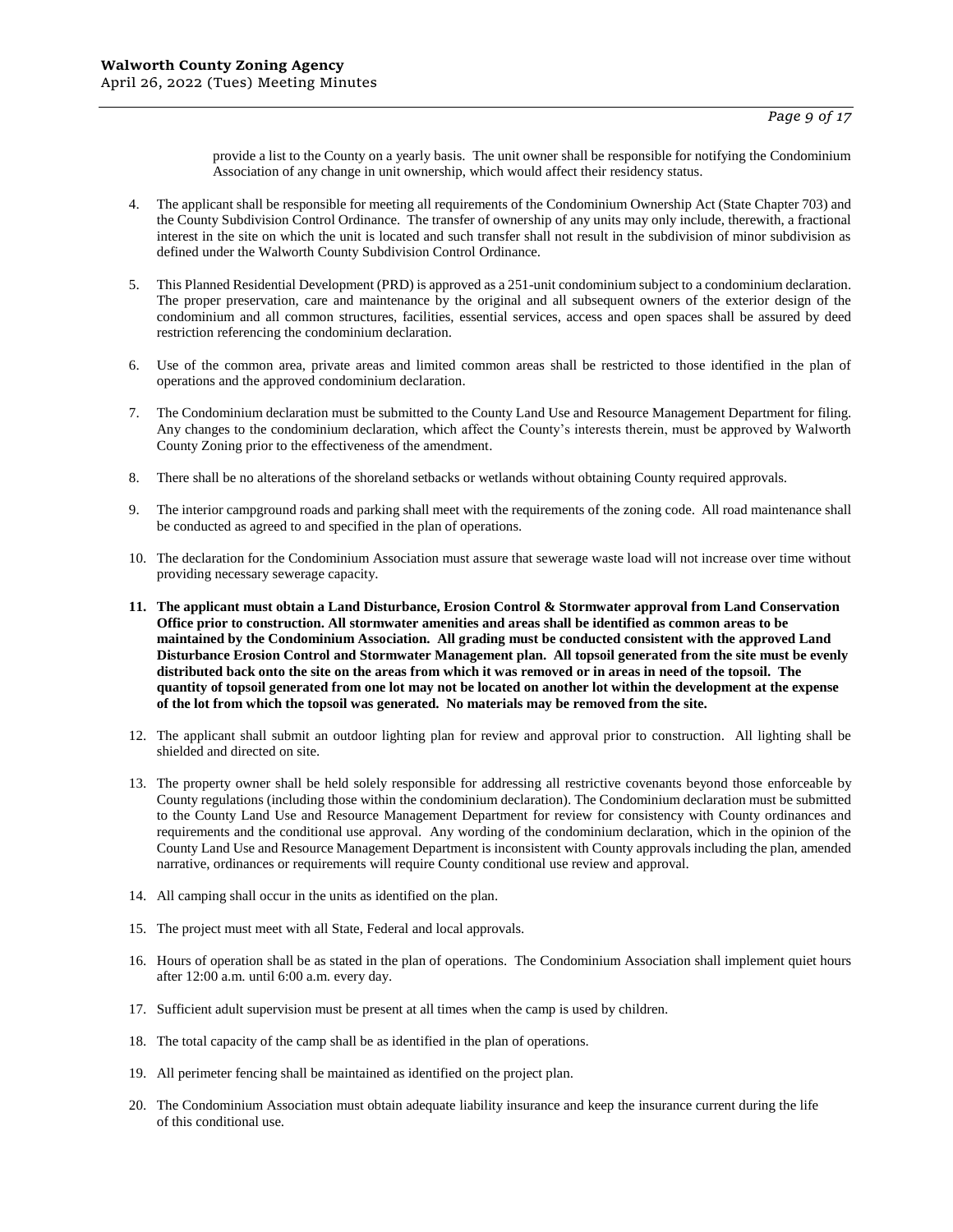- 21. Parking must meet with requirements of the county zoning ordinance. All parking across from residential zoning must be setback 25 feet from the roadway. All parking must be in compliance with County requirements within 60 days of this approval.
- 22. If the Land Management Department determines that changes in either the character of the use or the intensity of the use are not consistent with this approval, then those changes must be brought before the County Zoning Agency for approval.
- 23. The County reserves the right to rescind this conditional use upon any violation of County regulations.
- 24. The Willow Run Condominium Association shall establish an acceptable interim enforcement strategy and schedule for bringing the condominium camp and individual units into compliance with the Walworth County Zoning Ordinance. The interim enforcement strategy and schedule shall be submitted to the County for review and approval. The Condominium Association interim enforcement strategy and schedule may establish temporary waivers for violation of the permanent residency prohibitions per unit within the camp between September 1, 2008 and August 31, 2010 subject to a fine in the amount of \$150.00 per year. The County will not take enforcement actions regarding existing residency violations at Willow Run Condominium Camp so long as the Association and individual unit owners abide by the interim enforcement strategy and schedule. Starting September 1<sup>st</sup>, 2010 it is intended that the Willow Run Condominium Campground and individual units within the campground will be in compliance with this conditional use and the Walworth County Zoning Ordinance.
- 25. The Condominium Association shall provide an updated master plan for the entire campground within one year of this approval. The updated master plan shall be drawn to scale and show all structure located within the condominium campground. The County shall provide the base map to be updated by the Condominium Association to ensure a usable scale for future referencing of updates and amendments. If the Condominium Association fails to submit an updated master plan following one year from this approval then the County shall seek dismissal of the conditional use for the condominium campground. This condition does not require the accuracy of a surveyor and as such, a surveyor is not required by the County to satisfy this condition.
- 26. The County will review the updated master plan subject to the 1998 structural grandfathering agreement and require all structures that have not received zoning permit approval to obtain an after the fact zoning permit if they comply with the required zoning regulations. If structures are identified on the updated master plan that do not meet the required zoning regulation or have not obtained a zoning permit, the County will send notice to the unit owner indicating that the structures will be required to be removed or brought into compliance with the zoning regulations within 6 months of the County review of the updated master plan. Failure to bring the individual unit conditional use into conformance with the updated master plan shall result in a County request for rescinding of the individual unit conditional use. If the individual conditional use is rescinded the unit owner will be required to remove all structures from the individual unit and vacate the condominium campground.
- 27. The master plan updates may be submitted in phases to Walworth County. Those phases shall be reviewed by the County forthwith for compliancy with the current zoning code. Once the updated master plans are approved, those units may request and receive zoning permits for new construction.
- 28. The applicant must obtain all required zoning permit and sanitary approvals prior to any construction on site. All applications for zoning permits shall be signed by the Association president/designee prior to submittal to the County Land Use and Resource Management Office for zoning permit review. The Association signature shall constitute notification to the Association of the unit owner's intent to seek zoning permit approval for the proposed structure and shall not constitute County zoning permit approval for the structure. The Zoning Office prior to issuance of a zoning permit shall further review all structures existing and proposed on the unit. All structures will be required to meet the requirements of the zoning ordinance. After County zoning permit approval, the plan for the proposed structure to be added to an individual unit must be submitted to the Condominium Association for inclusion in the master conditional use plan for the campground. A unit owner's failure to provide a copy of the approved zoning permit and plan to the Condominium Association shall be a violation of the individual unit conditional use and shall be enforceable under the County Zoning Ordinance.
- 29. The Condominium Association shall submit a list of all Condominium Association board members names and contact information to the County and Town and keep the list current after any election or replacement of board members.
- 30. Walworth County Zoning Agency understands and recognizes that this development has been approved, developed and improved in 1983.

Dated this 16<sup>th</sup> day of October, 2008.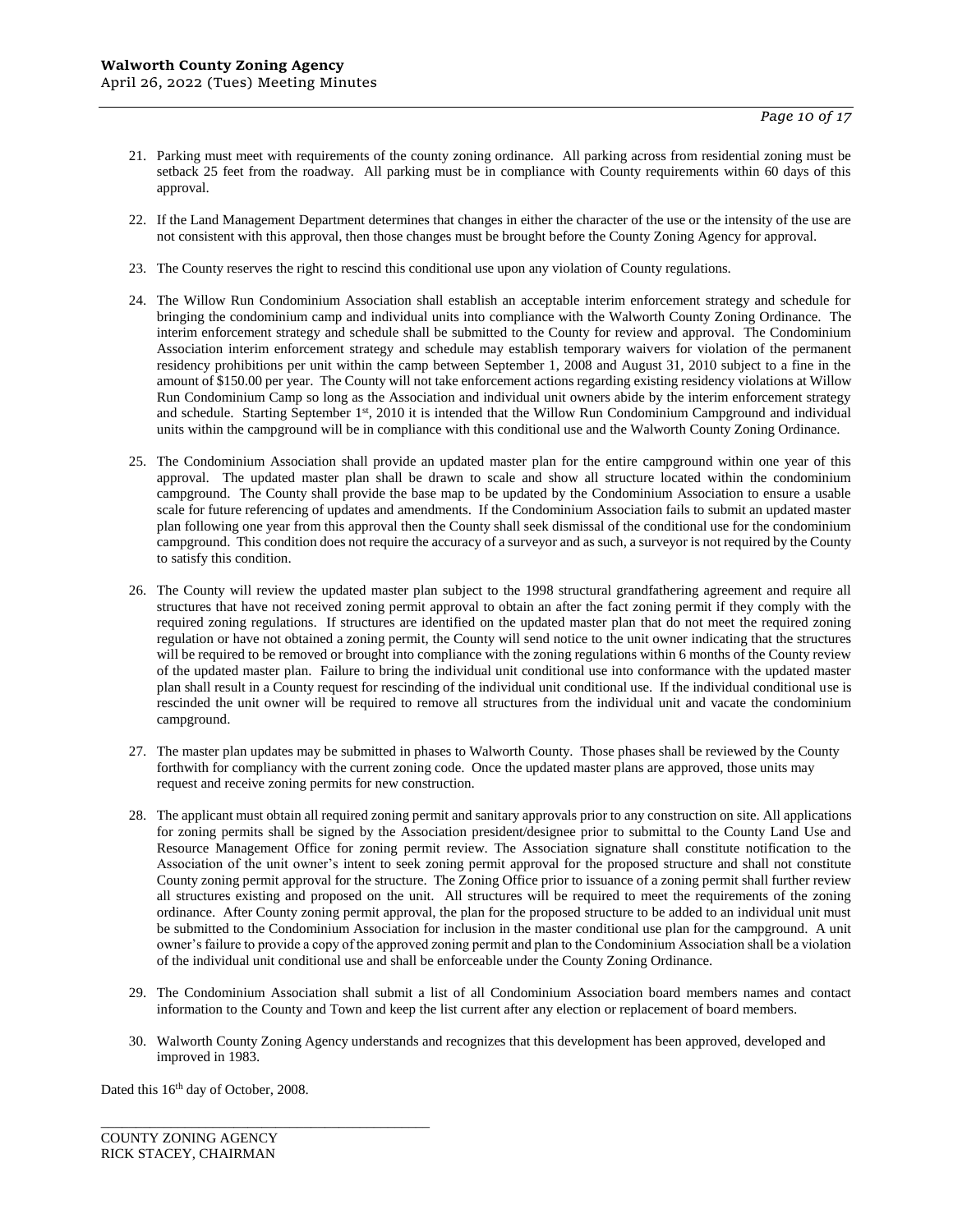**Staff presents request. Discussion by Staff regarding the current ordinance prohibiting continuous year-round occupation of a camp unit. Staff discusses suggested ordinance amendment and parameters to be addressed.**

**Dan Christensen/Willow Run Assoc. speaks regarding the application and the water and sewer systems and current conditions at the site.**

**Al Stanek motioned to have staff prepare ordinance amendment language allowing for a caretaker in a planned campground for committee review. Seconded by JoAnne Laufenberg. Motion FAILED. 3-favor (voting in favor: JoAnne Laufenberg, Al Stanek, Sue Pruessing) 3-oppose (voting in opposition Jim VanDreser, Richard Kunhnke, Sr. and Dennis Karbowski).**

**Jim VanDreser motions to have staff meet with the applicant to discuss alternatives available for a caretaker without an ordinance amendment. Seconded by Al Stanek. Motion carried. 6-favor 0-oppose.** Disc Count  $\# 5:19:25 - 5:50:06$ 

# **TABLED – AT OWNER/APPLICANT REQUEST**

3. **DECISION HEARING: Christian League for the Handicapped, Inc. dba Inspiration Ministries – Owner, Abbey Provident Venture, LLC C/O Richard Donner – Applicant**, Section 2, Walworth Township. Rezone approximately 4.13 acres of P-2 Institutional Park District land to the C-2 Upland Resource Conservation District with conditional use for a separate approximately 20.9 acres parcel for an existing recreational camp to operate as the Lake Geneva Hospitality Academy. Part of Tax Parcel E W 200013.

Moving back to Agenda Item 8.a.:

Old Business - Ordinance Amendments –

1. Richmond request for a "one-time event" ordinance amendment – Nick Sigmund

**Staff discusses responses from various townships to the proposed ordinance amendment concerning one-time events. Discussion regarding the potential options for townships to be exempt, and sheriff being in favor but having concerns for keeping the roadways clear. Staff suggests to Table this matter to give Supervisor Ryan Simons an opportunity to speak on this matter.**

**Dennis Karbowski motions to TABLE to May. Seconded by Jim VanDreser. Motion carried. 6-favor 0-oppose.** Disc Count # 5:50:28 – 5:58:22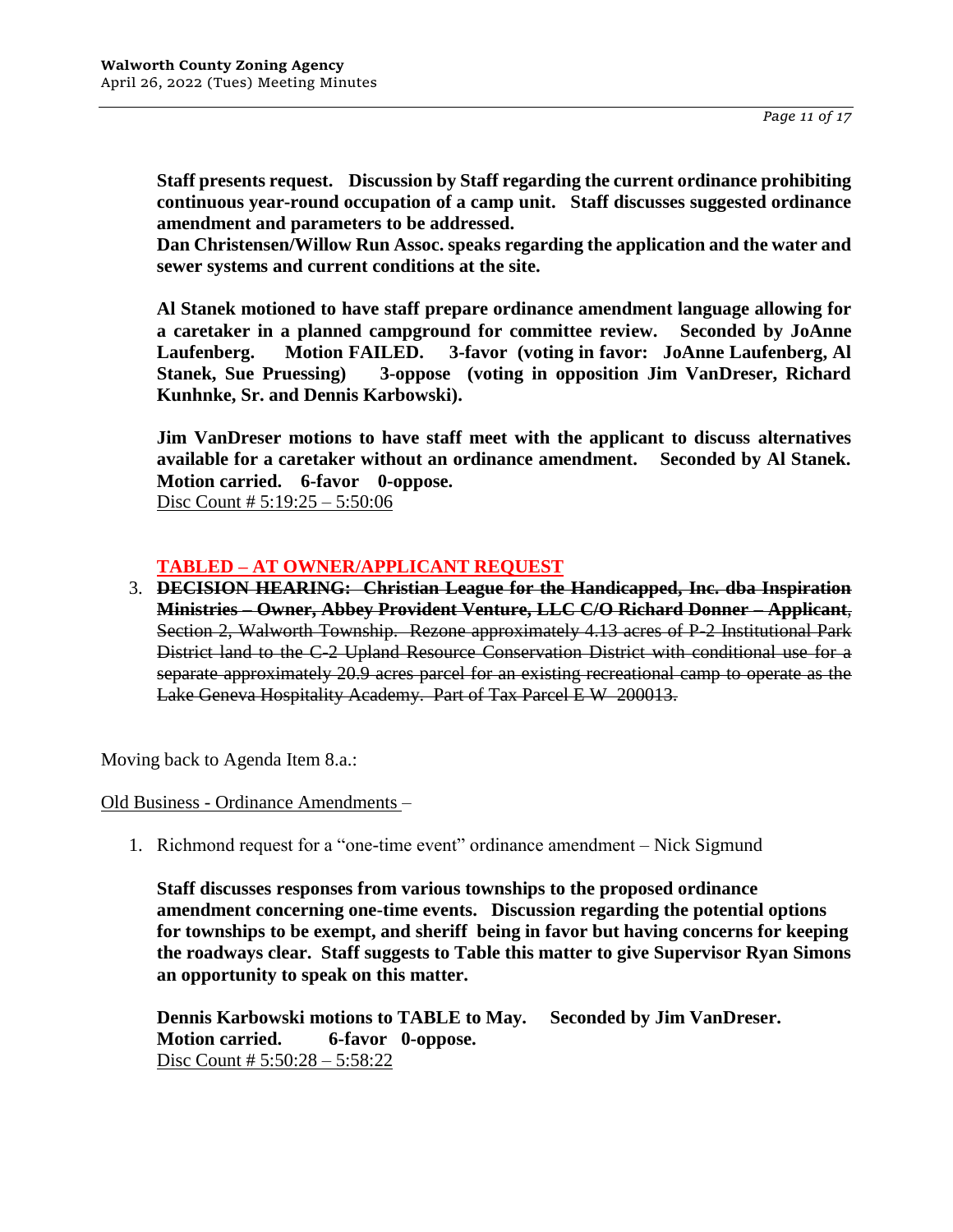*Page 12 of 17*

## New Business - Ordinance Amendments –

1. Walworth County - Amendment to Section(s) 74-38, 74-55, 74-61,74-62, 74-64, 74-65, 74- 74, 74-114, 74-118, and 74-131 of the Walworth County Code of Ordinances - Zoning and Section(s) 74-165, 74-178, 74-180, 74-181, 74-182, 74-188, 74-189, 74-191, 74-192, 74-203, 74-243, 74-247, and 74-263 of the Walworth County Code of Ordinances - Shoreland Zoning to clarify food truck usage, define junk yard, amend marina definition, allow 12 foot high sheds in planned campgrounds, amend parking requirements for residences and public assembly uses, and correct section references and typos.

**Staff reviews the proposed zoning ordinance amendment. This history of this amendment was provided to the new committee members and the reasoning for the vote.**

**Jim VanDreser motions to approve and send to County Board. Seconded by Richard Kuhnke, Sr. Motion carried. 6-favor 0-oppose.**

This item will move forward to the May 10, 2022 Walworth County Board for possible action. Disc Count # 5:58:45 – 6:04:23

New Business – Discussion Items – None

## **6:\_\_05\_ p.m.:**

**Discussion regarding how the hearings are run with staff presentations and speakers on the applications, support and opposition.**

Ordinance Amendments –

1. Walworth County - Amendment to Section(s) 74-165, 74-174, and 74-241 of the Walworth County Code of Ordinances - Shoreland Zoning to incorporate 2021 Wisconsin Act 105 language and complete amendments required by WDNR for compliance with Wisconsin Administrative code NR115.

# **Staff presents review of ordinance amendment. Discussion by Committee regarding need to have the ordinance and consequences if not approved.**

This item will move forward to the June 16, 2022 Walworth County Zoning Agency meeting for possible action. Disc Count # 6:11:36 – 6:25:40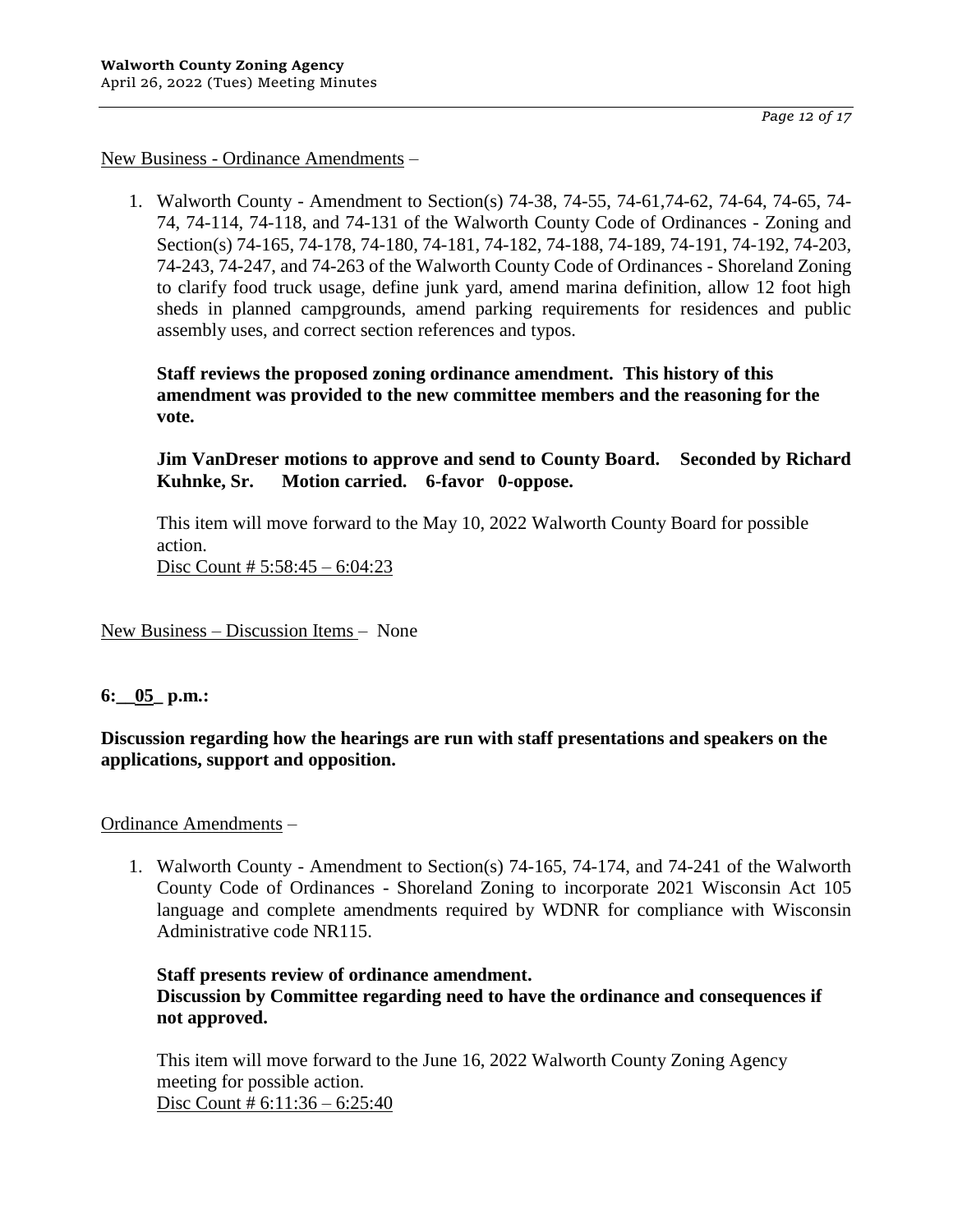*Page 13 of 17*

## Rezones with Conditional Uses – None

Rezones – None

## Conditional Uses –

1. **George B. Carlson – Owner**, SE ¼ of Section 33, Sharon Township. Conditional use review and approval for a contractor storage yard for a landscaping business on property Zoned B-4 Highway Business District. Tax Parcel ASLIC 00003.

### General:

- 1. Approved as per plan submitted for a contractor storage yard for a landscaping business with use of a temporary trailer for an office and a shipping container for storage of materials and equipment for the business with all additional conditions.
- 2. All uses of the site shall meet applicable Federal, State, County and local regulations.
- 3. Outside lighting shall be shielded and directed on site.
- 4. The applicant must obtain all required zoning permit approvals including sign permits.
- 5. The applicant must obtain the required town or Village Highway Department approval for any changes to the access.
- 6. No fill, debris, branches or leaves may be disposed of on-site outside.
- 7. All burning of waste wood materials shall obtain required burn approvals. There shall be no burning of waste oils or trash.
- 8. The applicant must obtain a County Land Disturbance Erosion Control and Stormwater Management Permit from the County Conservation Office if required by ordinance.
- 9. All parking and access to the site shall meet County requirements. All parking shall be installed according to County requirements within 60 days of this approval. Vehicle parking shall be located as identified on the approved plan of operations.
- 10. The project site must be kept neat, clean, and mowed. The site shall be maintained in a nuisance free condition. The owner shall be held solely responsible for the control of dust, odors, fire, vermin, insects, rodents, filth, fluid/oils spills, groundwater and surface water contamination and windblown materials resulting from past and future operations on this site.
- 11. Implementation of dust and noise control measures shall occur at all times on site.
- 12. On site hours of operation shall be from 6:00 a.m. to 6:00 p.m. with hours until 9:00 p.m. for return of equipment and materials from off site.
- 13. The operator shall obtain adequate liability insurance and keep the insurance current during the life of this conditional use.
- 14. No business activities other than specified in the plan of operations may be conducted from out of the facilities. There shall be no snow removal business allowed without additional conditional use approval.
- 15. No storage of chemicals, petroleum products and flammable materials shall occur on site unless stored in a containment facility meeting State requirements.
- 16. All flammable waste materials shall be stored in a non-flammable, enclosed container and be gated in a non-combustible fence.
- 17. The owner must provide a waste disposal plan stating where all trash, metal filings, drain oil and other fluids are disposed and shall follow the approved plan during operations on site.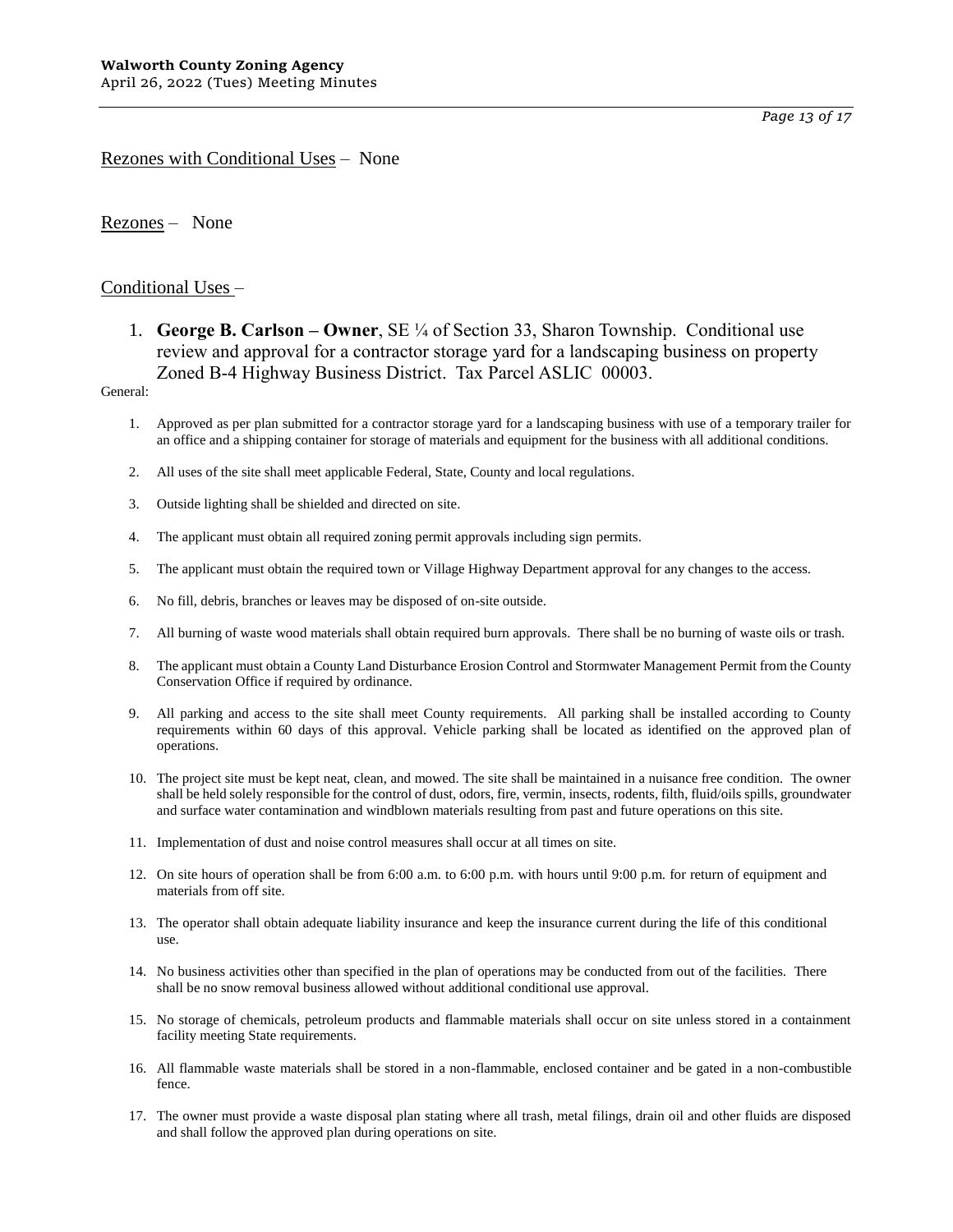- 18. Outside storage is limited to the type, quantities and location of material associated with the business as identified on the plan of operations.
- 19. No outside storage of chemicals shall occur on site.
- 20. No dumping of chemical waste shall be conducted outside of the building. All discharge of chemical waste to the holding tank or septic system shall be pre-approved by the County sanitarian.
- 21. The owner shall obtain approval of a pollution prevention plan from the County Land Conservation Office and a hazardous spill plan from the State if required by law.
- 22. No occupancy shall be allowed for the business activity approved by this conditional use until all conditions of approval are met.
- 23. Walworth County staff may conduct inspections necessary to ensure site is operated and maintained according to applicable regulations.
- 24. If the Land Management Department determines that changes in either the character of the use or the intensity of the use are not consistent with this approval, then those changes must be brought before the County Zoning Agency for approval.
- 25. Failure to actively exercise this conditional use within three years of the approval date shall result in automatic dismissal without prejudice. The property owner may request a time extension for actively exercising the conditional use. A time extension for actively exercising the conditional use must be requested in writing during the original three-year period. Any extension requested during the three-year active exercise period greater than one year beyond the original three year period shall require additional Town and County committee approvals.

- 26. Only trucks, trailers and equipment owned by the property owner's landscaping business shall be allowed to be stored on site.
- 27. The County reserves the authority to require any outside stored materials to be removed from the site within 48 hours of a determination the storage is inconsistent with this approval, has become unsightly or is detrimental to human health and safety.
- 28. There shall be no expansion of this contractor storage yard without new conditional use approval.
- 29. There shall be no extension of use on-site into industrial use without first obtaining required industrial zone district approval. Approval of industrial zoning at this location is not guaranteed and would require consistency review with the Town and County Land Use Plans.

## **Staff presents request.**

**George Carlson speaks regarding the application**

**Richard Kuhnke, Sr. motioned to approve. Seconded by Jim VanDreser. Motion carried. 6-favor 0-oppose.**  Disc Count # 6:25:48 – 6:30:17

2. **Buelah Sunsets, LLC C/O Steve Menza – Owner, Golden Tree Landscape Inc. – Applicant**, NW ¼ of Section 9, East Troy Township. Conditional use review and approval on land zoned R-1 Single Family Residential (unsewered) to disturb greater area than allowed by ordinance in the 35-foot shoreland buffer zone by review and approval of a specific conservation plan for removal of a frost heave on the lakeshore. Tax Parcel PCT 00001.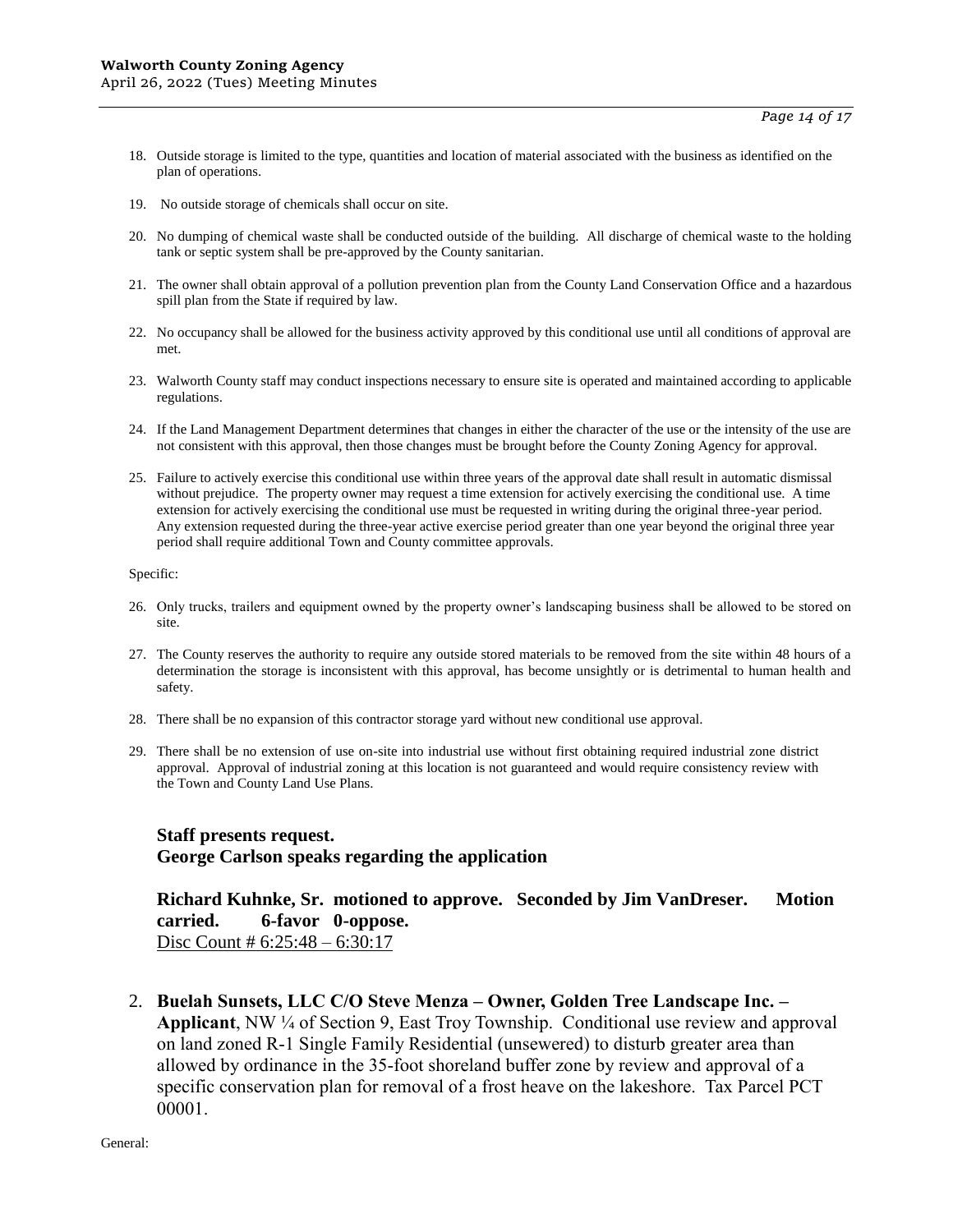- 1. Approved as per plan submitted to disturb greater area than allowed by ordinance in the 35-foot shoreland buffer zone by review and approval of a specific conservation plan for removal of a frost heave on the lakeshore with all additional conditions.
- 2. No outside storage areas shall be allowed.
- 3. On site hours of operation shall be from 6:00 a.m. to 6:00 p.m. Monday through Saturday.
- 4. Must meet all applicable Federal, State, County and local regulations.
- 5. The applicant must obtain all required zoning permit approvals.
- 6. No fill, debris, branches or leaves may be brought back and disposed of on site.
- 7. The applicant must obtain a County Land Disturbance Erosion Control and Stormwater Management Permit from the County Conservation Office. The applicant must submit and obtain approval of a restoration plan from the County Conservation Office.
- 8. All parking and access to the site shall meet County requirements.
- 9. The project site must be kept neat and clean.
- 10. If the Land Management Department determines that changes in either the character of the use or the intensity of the use are not consistent with this approval, then those changes must be brought before the County Zoning Agency for approval.
- 11. Failure to actively exercise this conditional use within three years of the approval date shall result in automatic dismissal without prejudice. The property owner may request a time extension for actively exercising the conditional use. A time extension for actively exercising the conditional use must be requested in writing during the original three year period. Any extension requested during the three year active exercise period greater than one year beyond the original three year period shall require additional Town and County committee approvals.

Specific conditions:

- 12. The special cutting permit shall expire upon completion of the restoration plan.
- 13. A more detailed site plan showing phasing of treatment areas shall be provided including a treatment schedule, treatment methods, disposal areas for the cuttings, replacement species density and diversity and methods of planting.
- 14. The cutting plan must comply with the following conservation standards:

Restoration and Management of Declining Habitats (Practice Code 643) Shoreland Habitat (Practice Code 643 A (interim) Brush Management (Practice Code 314)

- 15. The special cutting plan and restoration plan shall require annual review and approval by the Conservation Office.
- 16. Cut and trimmed brush cannot be placed or disposed of within 75 feet of the ordinary high water mark of any water body or within any wetland.
- 17. All herbicides used on the treatment area will be transported, stored, used and disposed of according to the label instruction.
- 19. The Walworth County Land Conservation Division staff shall be permitted to enter the treatment area for the purpose of inspection for compliance with the cutting and restoration plan.
- 20. Modification of the cutting and restoration plan shall be approved by the Walworth County Land Conservation Division.
- 21. The Walworth County Land Conservation Division shall have the right to require additional prevention and sediment control best management practices to protect adjacent properties, wetland and waters, during treatment activities.

## **Staff presents request.**

**Jim Good/Golden Tree Landscaping speaks regarding the application.**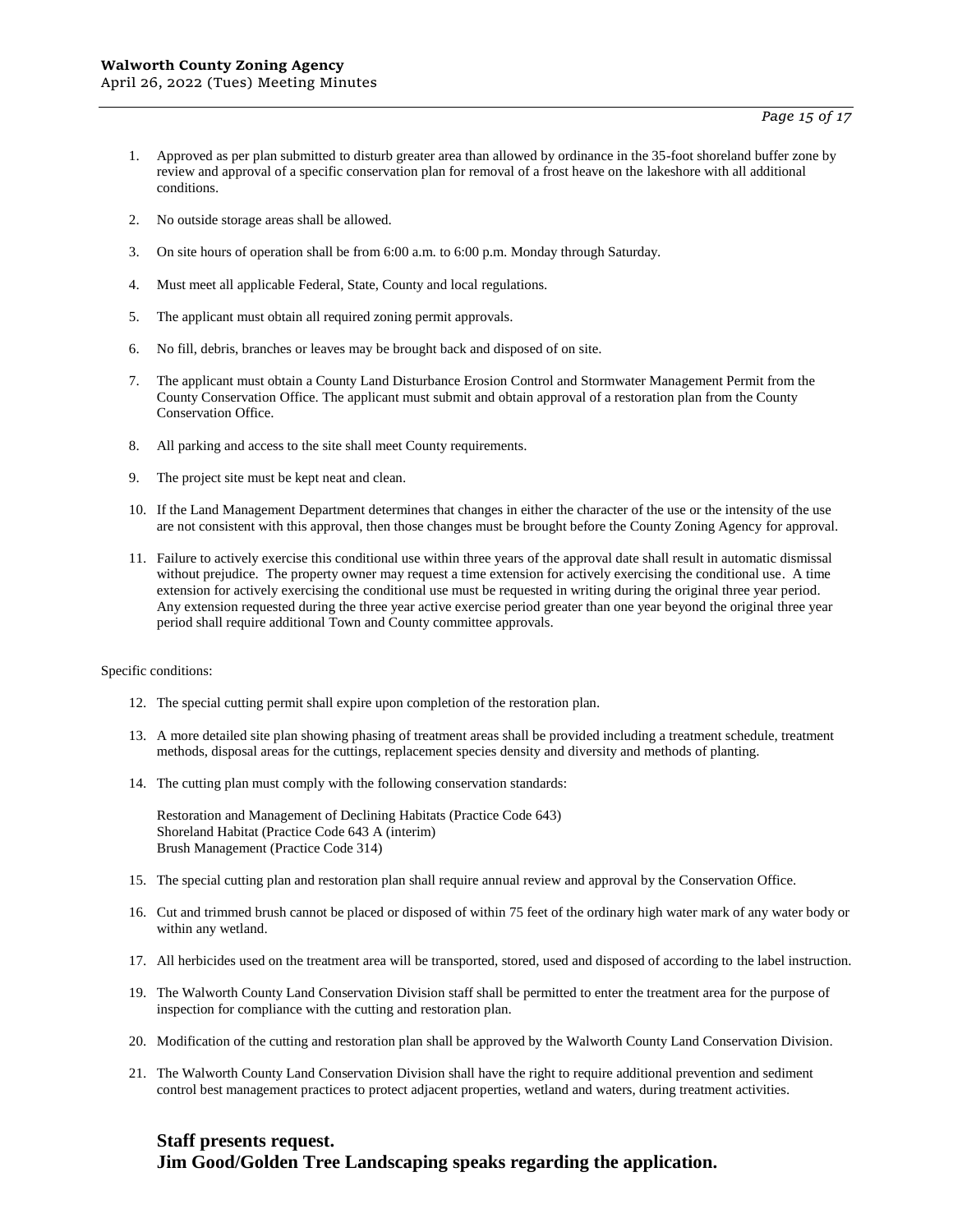**JoAnne Laufenberg motioned to approve. Seconded by Jim VanDreser. Motion carried. 6-favor 0-oppose.**  Disc Count # 6:30:32 – 6:37:08

# **TABLED – NO TOWN DECISION**

- 3. **Net Worth, LLC C/O Chad J. Karl – Owner**, NW ¼ of Section 12, Sugar Creek Township. Conditional Use permit review and approval for the construction of a storage building on land zoned B-2 General Business District. Part of Tax Parcel GBH 00001.
- 4. **Terry and LuAnn Smith – Owners, Joshua Basso – Applicant,** SE ¼ of Section 17, Lyons Township. Conditional use review and approval to allow construction of a house and barn on a farm separation remnant parcel so the property can be sold to the applicant. Tax Parcel N LY1700001.

General:

- 1. Approved per plan submitted to build a farm residence and build on a farm separation remnant with all additional conditions.
- 2. Must meet all applicable Federal, State, County and local regulations.
- 3. The applicant must obtain Township approval for access prior to construction on site.
- 4. No further land divisions of the parcel will be allowed without proper County approvals.
- 5. The buildings shall serve the stated agricultural purpose.
- 6. If the Land Management Department determines that changes in either the character of the use or the intensity of the use are not consistent with this approval, then those changes must be brought before the County Zoning Agency for approval.
- 7. Failure to actively exercise this conditional use within three years of the approval date shall result in automatic dismissal without prejudice. The property owner may request a time extension for actively exercising the conditional use. A time extension for actively exercising the conditional use must be requested in writing during the original three-year period. Any extension requested during the three-year active exercise period greater than one year beyond the original three-year period shall require additional Town and County committee approvals.

Specific:

**Staff presents request and indicates this is consistent with Farmland Preservation and County 2050 Land Use Plan being allowed as a farm related use. Joshua Basso speaks regarding the application. Speaking in OPPOSITION: Joseph Rasmussen. Speaking in REBUTTAL: Joshua Basso**

**Questions and discussion by committee regarding zoning.**

**Jim VanDreser motioned to approve. Seconded by Dennis Karbowski. Motion carried. 6-favor 0-oppose.**  Disc Count #  $6:37:11 - 6:52:10$